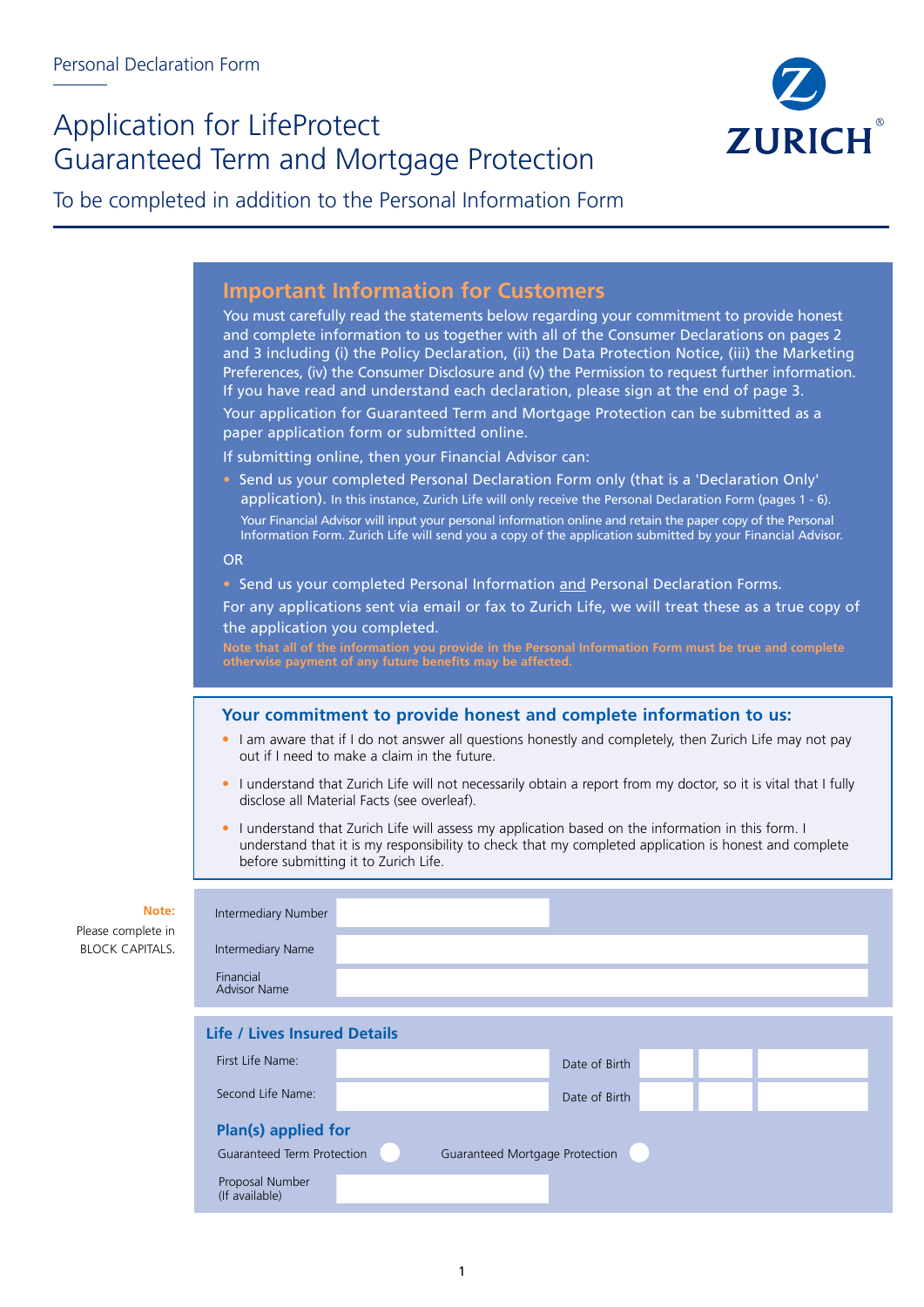# **Consumer Declarations**

# **(i) Policy Declaration**

- **This application:** I declare that I have read the entire application form (i.e. the Personal Information Form and the Personal Declaration Form) after it was fully completed and I am satisfied that all the answers and statements in the Personal Declaration Form and the Personal Information Form are true and complete (including those completed by my Financial Advisor).
- **Contract of insurance:** I agree that this Personal Declaration and the completed Personal Information Form together with any statements made or to be made to the medical examiner (if requested) for Zurich Life, along with any verbal statements to be made to and acknowledged in writing by Zurich Life which shall be deemed to be part of this Declaration and shall form the basis of this contract of insurance.
- **Material Facts:** I understand that I must disclose all Material Facts. A Material Fact is any fact that may influence the assessment and acceptance of an application for insurance or may increase the possibility that you will make a claim under this policy. If you are in any doubt about whether a fact is material, you should disclose full details.
- **Events prior to the start of this policy:** I understand that I must advise Zurich Life immediately about any changes in my health or other Material Facts that occur between now and the date my policy starts.
- **Smoking Habits:** I understand that if I provide incorrect or false information about my smoking habits any claim may not be paid.
- **'Declaration Only' Applications:** I understand that if I submit a 'Declaration Only' application, Zurich Life will send me a copy of the application (i.e. the Personal Declaration Form and the Personal Information Form) submitted by my Financial Advisor. If any answers or statements in the online application are incorrect or incomplete, I will advise Zurich Life in writing within ten days of receiving the copy of the online application, or payment of the first premium, whichever is later.

# **(ii) Data Protection Notice**

Zurich Life Assurance plc ('Zurich Life', 'we', 'our') is a member of Zurich Insurance Group ('the Group'). Zurich Life is the data controller for this contract under data protection legislation. Our Data Protection Notice ('Notice') for this product is detailed at the end of this form. Please read this carefully.

By signing this form I confirm that I have read and understood the Data Protection Notice.

# **(iii) Marketing Preferences**

From time to time, we would like to contact you to keep you up to date with news and offers from Zurich Life and those of the Zurich Group or third parties that we recommend. If you are happy for us to do this, please choose how you would like us to contact you.

For news, updates and offers from Zurich Life by:

| Post | Email | Phone | Text/Digital message |
|------|-------|-------|----------------------|
|      |       |       |                      |

For news, updates and offers from the Zurich Group or third parties by:

Post Email Phone Text/Digital message

If at any time you would like to change your preferences or remove your permission, all you need to do is contact us by phone on 01 799 2711, by email at customerservices@zurich.com, or by writing to Customer Services, Zurich Life Assurance plc, Zurich House, Frascati Road, Blackrock, FREEPOST, Co. Dublin.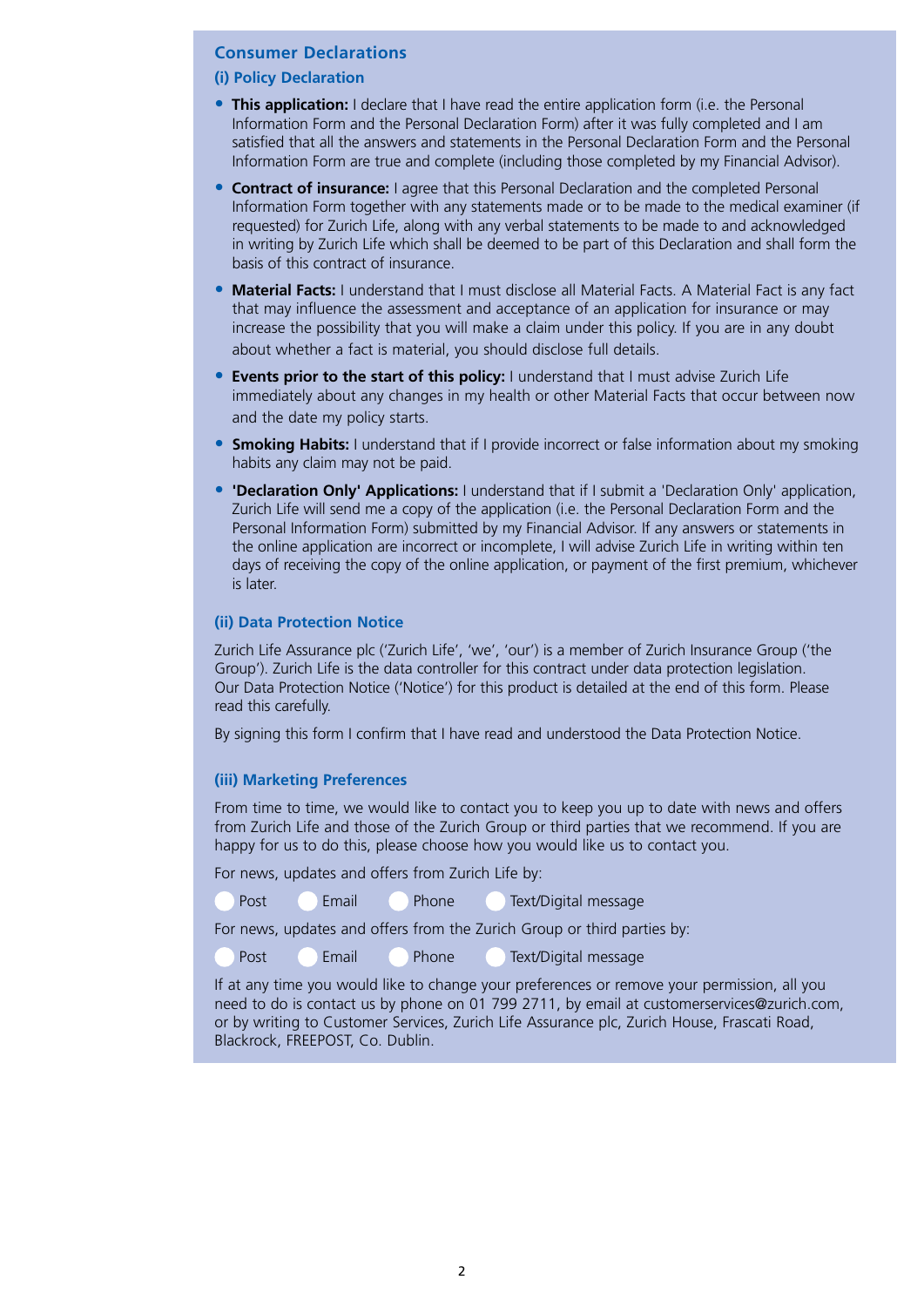# **(iv) Consumer Disclosure**

I confirm that I have received the relevant Zurich Life Customer Guide and that the Customer Guide has been fully completed by my Financial Advisor.

Does this policy replace an existing policy, in whole or in part?

Yes No

If YES, and that policy is a Zurich Life policy, please specify policy number:

**Warning: If you propose to take out this policy in complete or partial replacement of an existing policy, please take special care to satisfy yourself that this policy meets your needs. In particular, please make sure that you are aware of the financial consequences of replacing your existing policy. If you are in doubt about this, please contact your insurer or Financial Advisor.** 

**Where this policy is replacing an existing policy you must disclose all Material Facts (see definition on page 2) including all Material Facts and changes in your health since the date the existing policy was issued.**

If the policy was sold, signed or completed outside Ireland, insert the name of the country where it was sold, signed or completed.

# **(v) Permission to request further information**

I agree to give Zurich Life permission to request medical information from any doctor, hospital or clinic that I have attended and to request relevant information from any other insurance office that I have applied to for life insurance cover. I agree that this authority will remain in force after my death.

**I confirm that I have read and fully understand:** 

**1. parts (i), (ii), (iii) and (iv) of the above declaration;**

**2. the commitment to provide honest and complete information on page 1; and** 

**3. as policy owner, I will be the beneficial owner(s) of this policy.** 

**I have read, fully understand and agree to part (v) of the above declaration.**

**I am aware that if I do not answer all questions honestly and completely, Zurich Life may decline to pay a future claim.**

| X | Date |
|---|------|
| X | Date |
| X | Date |
|   |      |
| X | Date |

### *This part should be completed by your Financial Advisor.*

I hereby declare that in accordance with Regulation 6(1) of the Life Assurance (Provision of Information) Regulations, 2001, the applicant(s) has been provided with the information specified in Schedule 1 to those Regulations (the relevant Zurich Life Customer Guide) and that I have advised the client(s) as to the financial consequences of replacing an existing policy with this policy by cancellation or reduction, and of possible financial loss as a result of such replacement.

| Signature of Financial Advisor |             |  |  |
|--------------------------------|-------------|--|--|
|                                | <b>Date</b> |  |  |
|                                |             |  |  |



**Policy Owner(s):**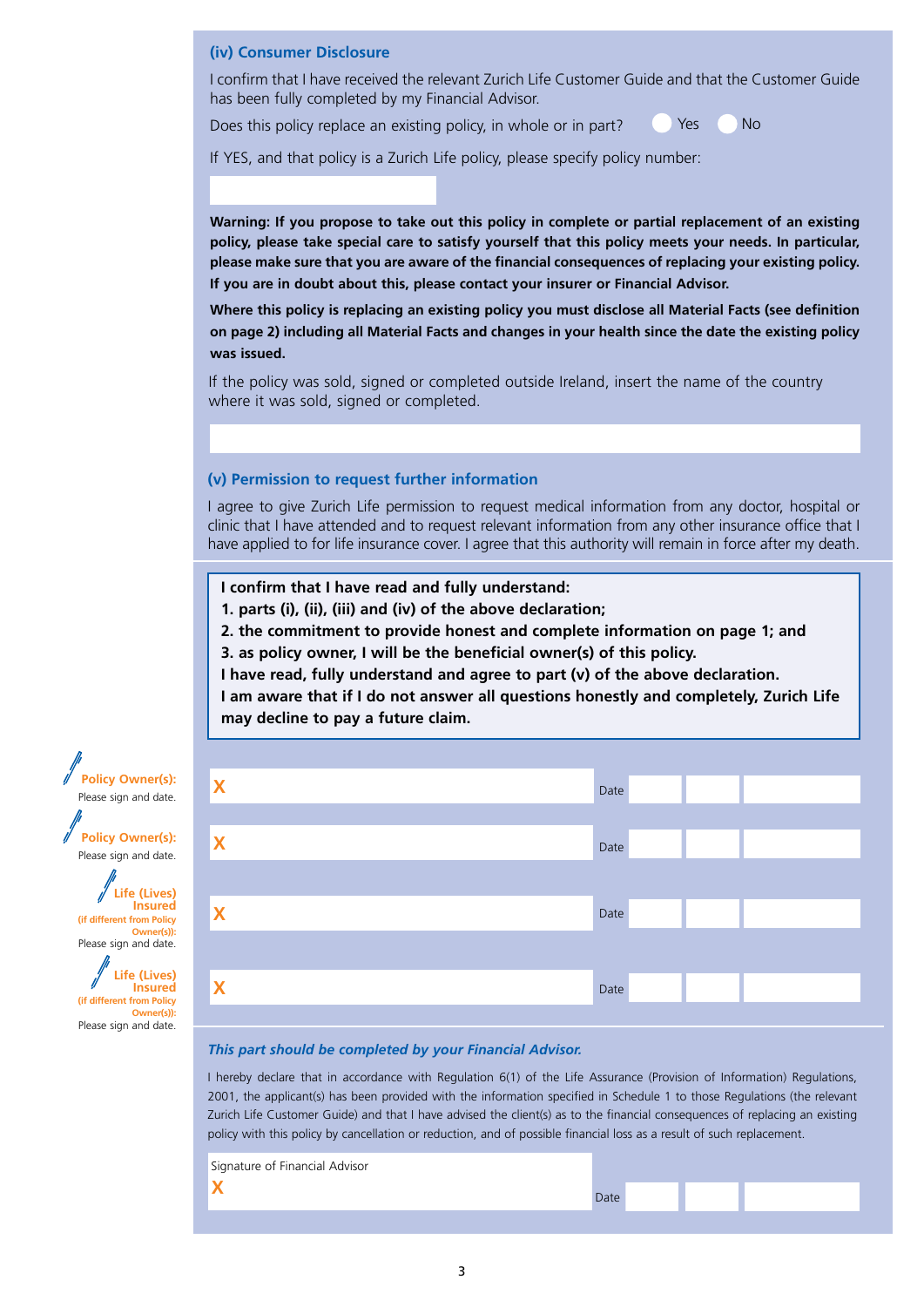# **Data Protection Notice**

#### About this Notice

Everyone has rights with regard to the way in which their personal data is handled. During the course of our activities we will collect, store and process personal data about you. The purpose of this Notice is to set out some information on the collection and processing of your personal data. Further information can be obtained in our Privacy Policy which is available at www.zurich.ie/privacy-policy.

#### The Data we collect

We collect the following personal data ('Data') from you (unless you are a member of a group scheme, in which case we may collect the Data from your employer or the trustee of the scheme):

- Contact and identifying information such as title, name, address, email, telephone number, gender, marital status, date of birth, occupation, PPS number, nationality, country of residence and photographic identification. We require this Data to identify you, contact you, conduct a suitability assessment (in the event of a sale via a financial advisor employed by or tied to Zurich Life), to fulfil our contract with you and to comply with legal obligations (e.g. performance of anti-money laundering checks). For investment products we also collect your US citizen status and your Tax Identification Numbers from other countries (if applicable) which we require to comply with Revenue law. If you are a member of a group scheme, we may also collect your employer's details.
- Financial information such as bank details, credit/debit card details (where needed) and income details (where applicable). We require this Data so we can assess the premium to be paid, to fulfil our contract with you and to comply with legal obligations.
- Medical condition and health status for protection products and some pension and investment products which also offer life and serious illness benefits, we collect medical information relating to: personal habits (e.g. smoking or consumption of alcohol), prescription information and medical history. For pension products we may collect disability information (e.g. if you apply for an early retirement due to ill health). We require this Data so that we can fulfil our contract with you.
- Other sensitive information in certain cases, we may receive sensitive information from which it may be possible to infer your trade union membership, religious or political beliefs (e.g. if you are a member of a group scheme through a professional, trade, religious, community or political organisation). In addition, we may obtain information about your criminal record or civil litigation history in the process of preventing, detecting and investigating fraud. We may obtain your PEP (politically exposed person) status, which is necessary for compliance with anti-money laundering legislation.

# Data collected from third parties

We may collect Data from third parties if you engage with us through a third party e.g. through a financial broker/advisor or, in the case of a group scheme, through your employer. We do this in order to fulfil our contract and provide services to you. We may also obtain Data from third parties so that we can assess a claim.

#### What do we do with your Data?

We collect and process this Data to manage and administer our relationship with you. We may use, process and store the Data, for the following purposes:

- Risk evaluation, product suitability, policy execution, premium setting, premium collection, claims assessment, claims processing, claims payment, to provide annual statements, to create trustee annual reports (in the context of group schemes), for statistical evaluation, for survey purposes or to otherwise ensure the Group service delivery. Zurich Life or other members of the Group may contact you in connection with these purposes. We do this in order to provide you with the services for which you have contracted with us.
- We may check the Data you have provided against international/economic or financial sanctions laws or regulated listings to comply with legal obligations (e.g. anti-fraud and anti-money laundering requirements) or otherwise to protect our legitimate interests and/or the legitimate interests of others.

#### Sharing of Data

In order to provide a seamless service, we may share your Data (where appropriate):

- With other companies in the Group such as branches, subsidiaries, affiliates within the Group, partners of the Group, coinsurance and reinsurance companies located in Ireland and abroad, including outside the European Economic Area ('EEA').
- If you apply for, or purchase, one of our products through a financial broker/advisor or another third party (e.g. your employer if you are a member of a group scheme), we will, as appropriate, correspond with that third party in relation to your products: this may result in us sharing your Data with that third party.
- Without your consent or without consulting you, when we believe that it is appropriate to comply with our legal obligations, a Court Order or to cooperate with State bodies (e.g. Revenue, the Central Bank, The Pensions Authority and law enforcement agencies).
- On the sale, transfer or reorganisation of our or our Group's business (or any part of it).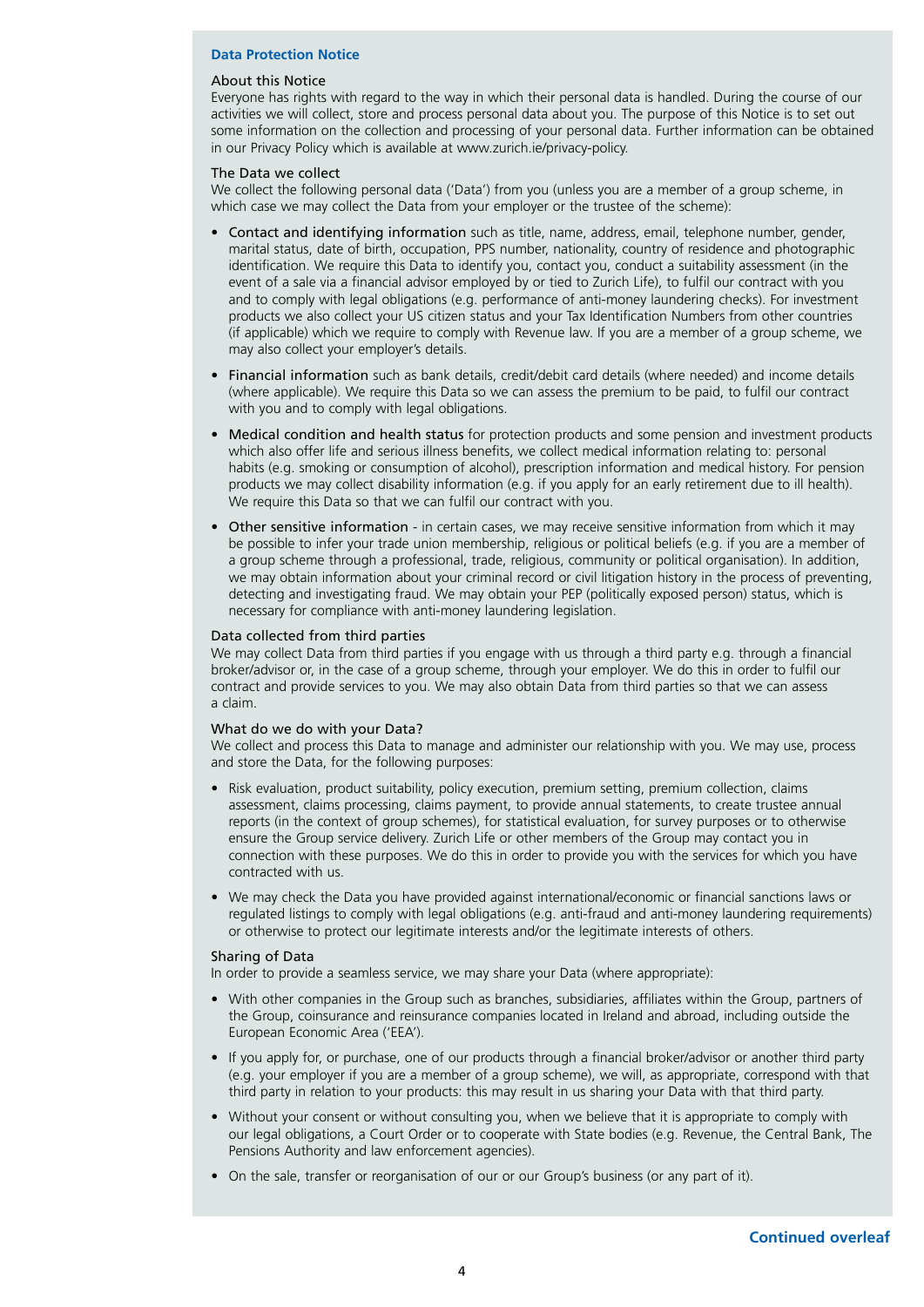#### **Data Protection Notice (continued)**

- With business partners, suppliers and sub-contractors with whom we work and/or engage (e.g. auditors, cloud service providers, medical professionals, third-party claim administrators and outsourced service providers) to assist us in carrying out business activities which are in our legitimate business interest and where such interests are not overridden by your interests.
- In order to enforce this Notice or other legal rights, to protect the security and safety of others, and to prevent fraud.

For further information with respect to the third parties that we may share Data with, please see our Privacy Policy which is available at www.zurich.ie/privacy-policy.

Where transfers of Data take place outside the European Economic Area ("EEA"), we ensure that they are undertaken lawfully and in accordance with appropriate safeguards. Data may be transferred to, and stored outside the European Union ("EU") or EEA and in a country for which there is no adequacy decision relating to the safeguards for Personal Data from the European Commission. In such instances, appropriate safeguards are put in place to protect your Data. For further information with respect to the non-EU or non-EEA countries to which your Data may be transferred and for which there is no adequacy decision relating to the safeguards for Personal Data from the European Commission or for a copy of the safeguards put in place to protect your Data, please see our Privacy Policy which is available at www.zurich.ie/privacy-policy.

If you have any questions about your Data, you can contact our Data Protection Officer, free of charge, using the contact details below.

#### Marketing

Depending on the marketing preferences you have expressed in any application forms for our products or services, we may send you details of offers and news that we would like to share with you. Please note that you have the right to change your preferences at any time by contacting us by phone on 01 799 2711, by email at customerservices@zurich.com, or by writing to Customer Services, Zurich Life Assurance plc, Zurich House, Frascati Road, Blackrock, FREEPOST, Co. Dublin.

#### Data Retention

The time periods for which we retain your Data depend on the purposes for which we use it. We will keep your Data for no longer than is required or permitted. For more detail, see our Data Retention Policy at www.zurich.ie/privacy-policy.

#### Data Subject Rights

You have the following rights in relation to your Data which is held by Zurich Life:

- 1. To ask for details of your Data held by us.
- 2. To ask for a copy of your Data.
- 3. To have any inaccurate or misleading Data rectified.
- 4. To have your Data erased.
- 5. To restrict the processing of your Data in certain circumstances.
- 6. To object to the processing of your Data.
- 7. To transfer your Data to a third party.
- 8. A right not to be subject to automated decision making.
- 9. The right to receive notification of a Data breach.
- 10. Where processing is based on consent, the right to withdraw such consent.
- 11. The right to lodge a complaint to the Data Protection Commission.

If you wish to avail of these rights, a request must be submitted in writing to our Data Protection Officer. In order to protect your privacy, you may be asked to provide suitable proof of identification before we can process your request.

Our Data Protection Officer is contactable by phone, email, or post via:

- Zurich Life Customer Services on 01 799 2711
- dataprotectionofficer@zurich.ie
- Data Protection Officer, Zurich Life, Zurich House, Frascati Road, Blackrock, FREEPOST, Co. Dublin.

#### Privacy Policy

Please note that this Notice is not a stand-alone document and should be reviewed in conjunction with our Privacy Policy which is available at www.zurich.ie/privacy-policy.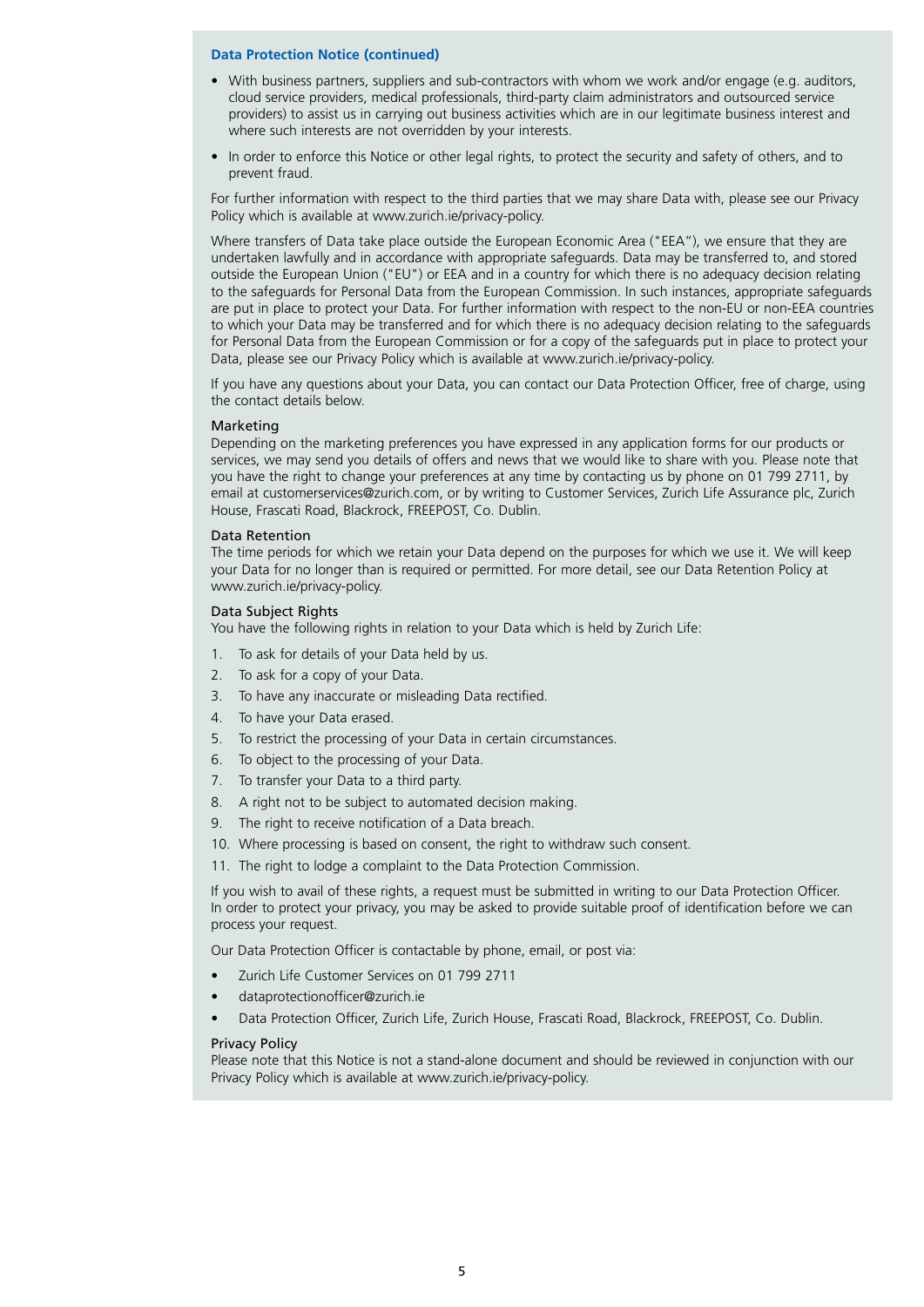| <b>SEPA Direct Debit Mandate</b><br>Zurich Life Unique Mandate<br>Reference Number (to be<br>completed by the creditor)<br>Creditor Identifier<br>Please complete all the fields below: | IE43ZZZ992829             |         | <b>ZURICH</b>    | <b>Important Note:</b> By signing this mandate form, you authorise (A)<br>Zurich Life Assurance plc to send instructions to your bank to debit your<br>account and (B) your bank to debit your account in accordance with the<br>instruction from Zurich Life Assurance plc. As part of your rights, you<br>are entitled to a refund from your bank under the terms and conditions<br>of your agreement with your bank. A refund must be claimed within 8<br>weeks starting from the date on which your account was debited. Your<br>rights are explained in a statement that you can obtain from your bank.<br><b>Please Return to:</b> |                                                         |  |
|-----------------------------------------------------------------------------------------------------------------------------------------------------------------------------------------|---------------------------|---------|------------------|------------------------------------------------------------------------------------------------------------------------------------------------------------------------------------------------------------------------------------------------------------------------------------------------------------------------------------------------------------------------------------------------------------------------------------------------------------------------------------------------------------------------------------------------------------------------------------------------------------------------------------------|---------------------------------------------------------|--|
| Account Holder Name                                                                                                                                                                     |                           |         |                  | Creditor Name                                                                                                                                                                                                                                                                                                                                                                                                                                                                                                                                                                                                                            | ZURICH LIFE ASSURANCE PLC                               |  |
| Account Holder Address                                                                                                                                                                  |                           |         |                  |                                                                                                                                                                                                                                                                                                                                                                                                                                                                                                                                                                                                                                          | Creditor Address ZURICH HOUSE, FRASCATI ROAD, BLACKROCK |  |
|                                                                                                                                                                                         |                           |         |                  |                                                                                                                                                                                                                                                                                                                                                                                                                                                                                                                                                                                                                                          | <b>CO. DUBLIN, IRELAND</b>                              |  |
| City/Postcode                                                                                                                                                                           |                           | Country |                  | Type of Payment RECURRENT                                                                                                                                                                                                                                                                                                                                                                                                                                                                                                                                                                                                                |                                                         |  |
| <b>IBAN</b> (International<br><b>Bank Account Number)</b>                                                                                                                               |                           |         |                  |                                                                                                                                                                                                                                                                                                                                                                                                                                                                                                                                                                                                                                          |                                                         |  |
| Signature(s)<br>of Account                                                                                                                                                              | $\boldsymbol{\mathsf{x}}$ |         | <b>SWIFT BIC</b> | (Bank Identification Code)                                                                                                                                                                                                                                                                                                                                                                                                                                                                                                                                                                                                               |                                                         |  |
| Holder(s)                                                                                                                                                                               | X                         |         |                  | Date of Signing                                                                                                                                                                                                                                                                                                                                                                                                                                                                                                                                                                                                                          |                                                         |  |
|                                                                                                                                                                                         |                           |         |                  |                                                                                                                                                                                                                                                                                                                                                                                                                                                                                                                                                                                                                                          |                                                         |  |

#### **Mandate Declaration**

Direct debits will be collected from your bank on the chosen date\* of the month the contribution is due. Under Single Euro Payments Area (SEPA) legislation, you are entitled to 14 calendar days prior notice of: (i) the commencement of a direct debit collection from your bank account by Zurich Life or (ii) where there is a change in the direct debit amounts or bank account details. However, SEPA also allows for a shorter notification period and to ensure timely collection of your contributions, Zurich Life operates a three day notification period. This does not affect your rights as outlined in the SEPA Direct Debit Mandate. \*The default chosen date is 1st of the month; the 7th and 15th of the month are available with agreement.

**By signing this mandate form you are agreeing to a three day notification period before Zurich Life can collect contributions from your bank account.**

**Please note:** Your IBAN and BIC details are included on your bank statement.

# **Special Instructions (to be completed by Financial Advisor) Start of Policy**

If you do not want us to start the policy until instructed, tick here

**Discount code:**

Zurich Life Assurance plc Zurich House, Frascati Road, Blackrock, Co. Dublin, Ireland. Telephone: 01 283 1301 Fax: 01 283 1578 Website: www.zurich.ie Zurich Life Assurance plc is regulated by the Central Bank of Ireland.

The information contained herein is based on Zurich Life's understanding of current Revenue practice as at August 2020 and may change in the future.

Intended for distribution within the Republic of Ireland.

GR: 5336 Print Ref: ZL LP 241 (Booklet) 0820 Product Ref: JAT, JAS

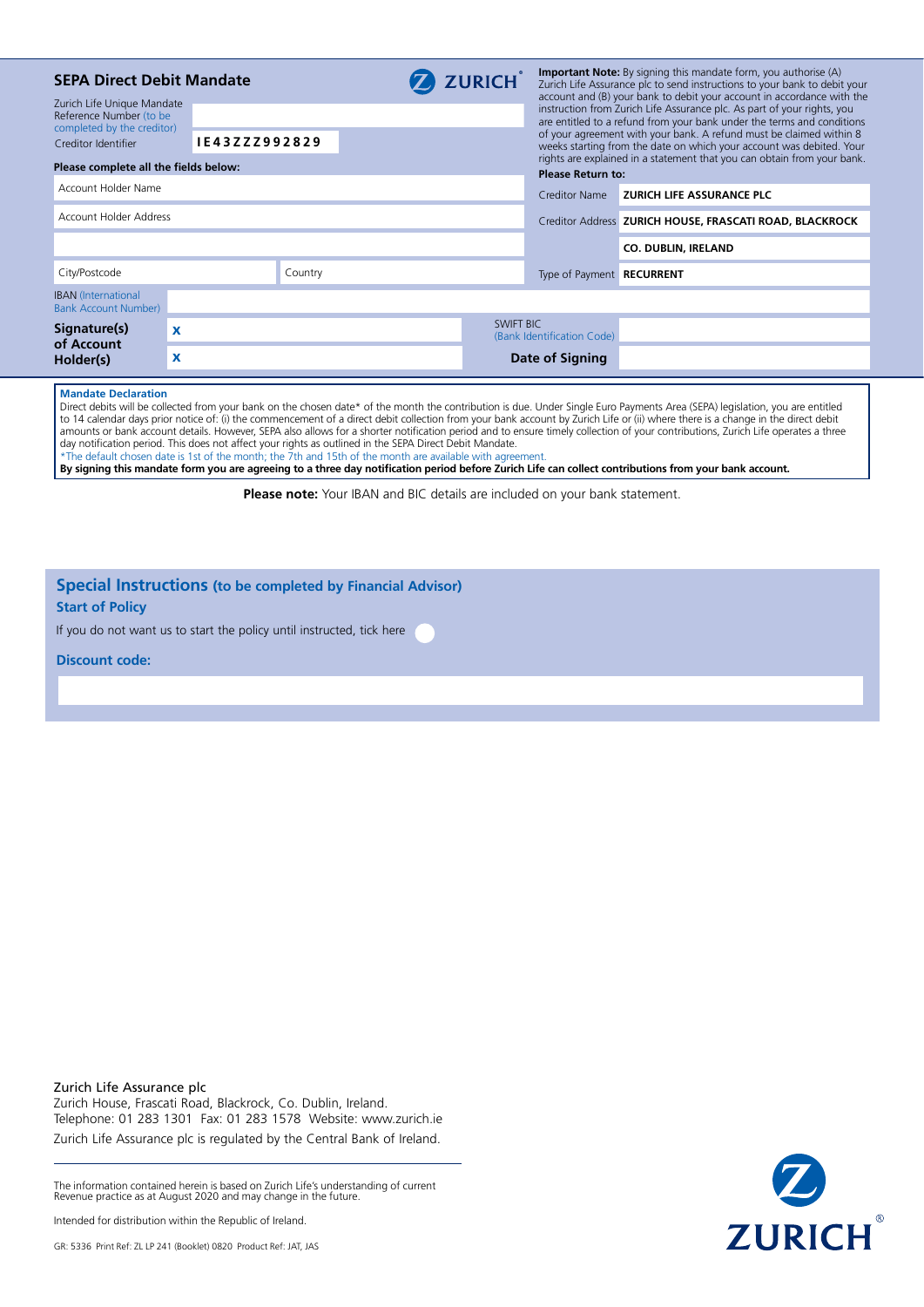# Application for LifeProtect Guaranteed Term and Mortgage Protection



# To be completed in addition to the Personal Declaration Form

| Intermediary Name:                                               | <b>Note to Financial Advisor:</b>                                                                                                                                                                 |           |                                                                                 |                                                                                                   |     |   |  |  |
|------------------------------------------------------------------|---------------------------------------------------------------------------------------------------------------------------------------------------------------------------------------------------|-----------|---------------------------------------------------------------------------------|---------------------------------------------------------------------------------------------------|-----|---|--|--|
|                                                                  | If you submit the details in the Personal Information Form via our secure online system, you have the option to:                                                                                  |           |                                                                                 |                                                                                                   |     |   |  |  |
|                                                                  | Upload the signed Personal Declaration Form before you submit.<br>→<br>Send only the completed Personal Declaration Form to us (note you should retain the paper copy of the Personal Information |           |                                                                                 |                                                                                                   |     |   |  |  |
|                                                                  | Form), or                                                                                                                                                                                         |           |                                                                                 |                                                                                                   |     |   |  |  |
|                                                                  | →                                                                                                                                                                                                 |           | Send us both the completed Personal Information and Personal Declaration Forms. |                                                                                                   |     |   |  |  |
|                                                                  | If you are not submitting online, then please send us the completed paper copy of both forms.                                                                                                     |           |                                                                                 |                                                                                                   |     |   |  |  |
|                                                                  |                                                                                                                                                                                                   |           |                                                                                 |                                                                                                   |     |   |  |  |
|                                                                  |                                                                                                                                                                                                   |           |                                                                                 | Important note for customers: All of the information you provide in the Personal Information Form |     |   |  |  |
|                                                                  |                                                                                                                                                                                                   |           |                                                                                 | must be true and complete otherwise payment of any future benefits may be affected.               |     |   |  |  |
| Intermediary Number:                                             |                                                                                                                                                                                                   |           |                                                                                 |                                                                                                   |     |   |  |  |
|                                                                  | Life/Lives Insured Details First Life Insured<br>A                                                                                                                                                |           |                                                                                 |                                                                                                   |     |   |  |  |
|                                                                  |                                                                                                                                                                                                   |           |                                                                                 |                                                                                                   |     |   |  |  |
|                                                                  | Mr<br><b>Mrs</b>                                                                                                                                                                                  | <b>Ms</b> | <b>First Name</b>                                                               |                                                                                                   |     |   |  |  |
|                                                                  |                                                                                                                                                                                                   |           |                                                                                 |                                                                                                   |     |   |  |  |
| Note:<br>Under the Criminal                                      | Surname                                                                                                                                                                                           |           |                                                                                 |                                                                                                   |     |   |  |  |
| Justice (Money                                                   | Surname at birth                                                                                                                                                                                  |           |                                                                                 |                                                                                                   |     |   |  |  |
| Laundering and                                                   | if different                                                                                                                                                                                      |           |                                                                                 |                                                                                                   |     |   |  |  |
| Terrorist Financing)                                             | Date of Birth                                                                                                                                                                                     |           |                                                                                 | Age Next Birthday                                                                                 | Sex | M |  |  |
| Acts, Zurich Life may                                            |                                                                                                                                                                                                   |           |                                                                                 |                                                                                                   |     |   |  |  |
| require clients to provide<br>'Evidence of Identity'             | <b>Address</b>                                                                                                                                                                                    |           |                                                                                 |                                                                                                   |     |   |  |  |
| and 'Proof of Address'                                           |                                                                                                                                                                                                   |           |                                                                                 |                                                                                                   |     |   |  |  |
| and other supporting                                             |                                                                                                                                                                                                   |           |                                                                                 |                                                                                                   |     |   |  |  |
| documentation.                                                   |                                                                                                                                                                                                   |           |                                                                                 |                                                                                                   |     |   |  |  |
|                                                                  |                                                                                                                                                                                                   |           |                                                                                 |                                                                                                   |     |   |  |  |
| Note:                                                            | Nationality                                                                                                                                                                                       |           |                                                                                 |                                                                                                   |     |   |  |  |
| Proof of date of birth                                           | Country of                                                                                                                                                                                        |           |                                                                                 |                                                                                                   |     |   |  |  |
| of Life/Lives Insured                                            | Residence                                                                                                                                                                                         |           |                                                                                 |                                                                                                   |     |   |  |  |
| is required to make a<br>claim. If your date of                  |                                                                                                                                                                                                   |           |                                                                                 |                                                                                                   |     |   |  |  |
| birth is incorrect any                                           | Email Address                                                                                                                                                                                     |           |                                                                                 |                                                                                                   |     |   |  |  |
| claim payment will be                                            | <b>Contact Number</b>                                                                                                                                                                             |           |                                                                                 |                                                                                                   |     |   |  |  |
| recalculated.                                                    |                                                                                                                                                                                                   |           |                                                                                 |                                                                                                   |     |   |  |  |
|                                                                  | Are you a Politically Exposed Person (PEP)?*                                                                                                                                                      |           | Yes                                                                             | <b>No</b>                                                                                         |     |   |  |  |
| *Note:                                                           |                                                                                                                                                                                                   |           |                                                                                 |                                                                                                   |     |   |  |  |
| A politically exposed person                                     |                                                                                                                                                                                                   |           |                                                                                 |                                                                                                   |     |   |  |  |
| (PEP) is a person that is, or                                    | <b>Life/Lives Insured Details</b>                                                                                                                                                                 |           | <b>Second Life Insured</b>                                                      |                                                                                                   |     |   |  |  |
| has at any time in the past<br>12 months been, entrusted         | Mr<br><b>Mrs</b>                                                                                                                                                                                  | Ms        | First Name                                                                      |                                                                                                   |     |   |  |  |
| with a prominent public                                          |                                                                                                                                                                                                   |           |                                                                                 |                                                                                                   |     |   |  |  |
| function, including any of<br>the following individuals (but     | Surname                                                                                                                                                                                           |           |                                                                                 |                                                                                                   |     |   |  |  |
| not including any middle                                         |                                                                                                                                                                                                   |           |                                                                                 |                                                                                                   |     |   |  |  |
| ranking or more junior official):                                | Surname at birth<br>if different                                                                                                                                                                  |           |                                                                                 |                                                                                                   |     |   |  |  |
| a head of state, head of<br>government, government               |                                                                                                                                                                                                   |           |                                                                                 |                                                                                                   |     |   |  |  |
| minister, or deputy or assistant                                 | Date of Birth                                                                                                                                                                                     |           |                                                                                 | Age Next Birthday                                                                                 | Sex | M |  |  |
| government minister; a                                           | <b>Address</b>                                                                                                                                                                                    |           |                                                                                 |                                                                                                   |     |   |  |  |
| member of a parliament;<br>a member of a supreme                 |                                                                                                                                                                                                   |           |                                                                                 |                                                                                                   |     |   |  |  |
| court, constitutional court, or                                  |                                                                                                                                                                                                   |           |                                                                                 |                                                                                                   |     |   |  |  |
| other high-level judicial body                                   |                                                                                                                                                                                                   |           |                                                                                 |                                                                                                   |     |   |  |  |
| whose decisions, other than<br>in exceptional circumstances,     |                                                                                                                                                                                                   |           |                                                                                 |                                                                                                   |     |   |  |  |
| are not subject to further                                       |                                                                                                                                                                                                   |           |                                                                                 |                                                                                                   |     |   |  |  |
| appeal; a member of a court                                      | Nationality                                                                                                                                                                                       |           |                                                                                 |                                                                                                   |     |   |  |  |
| of auditors or of the board of<br>a central bank; an ambassador, | Country of                                                                                                                                                                                        |           |                                                                                 |                                                                                                   |     |   |  |  |
| chargé d'affairs, or high-                                       | Residence                                                                                                                                                                                         |           |                                                                                 |                                                                                                   |     |   |  |  |
| ranking officer in the armed<br>forces; or a member of the       | <b>Email Address</b>                                                                                                                                                                              |           |                                                                                 |                                                                                                   |     |   |  |  |
| administrative, management,                                      |                                                                                                                                                                                                   |           |                                                                                 |                                                                                                   |     |   |  |  |
| or supervisory body of a state-                                  | Contact Number                                                                                                                                                                                    |           |                                                                                 |                                                                                                   |     |   |  |  |
| owned enterprise. A spouse<br>(or equivalent under the law       |                                                                                                                                                                                                   |           |                                                                                 |                                                                                                   |     |   |  |  |
| of where the PEP lives), child,                                  | Are you a Politically Exposed Person (PEP)?*                                                                                                                                                      |           | Yes                                                                             | <b>No</b>                                                                                         |     |   |  |  |
| spouse of a child, or parent of                                  |                                                                                                                                                                                                   |           |                                                                                 |                                                                                                   |     |   |  |  |
| a PEP is also a PEP.                                             |                                                                                                                                                                                                   |           |                                                                                 |                                                                                                   |     |   |  |  |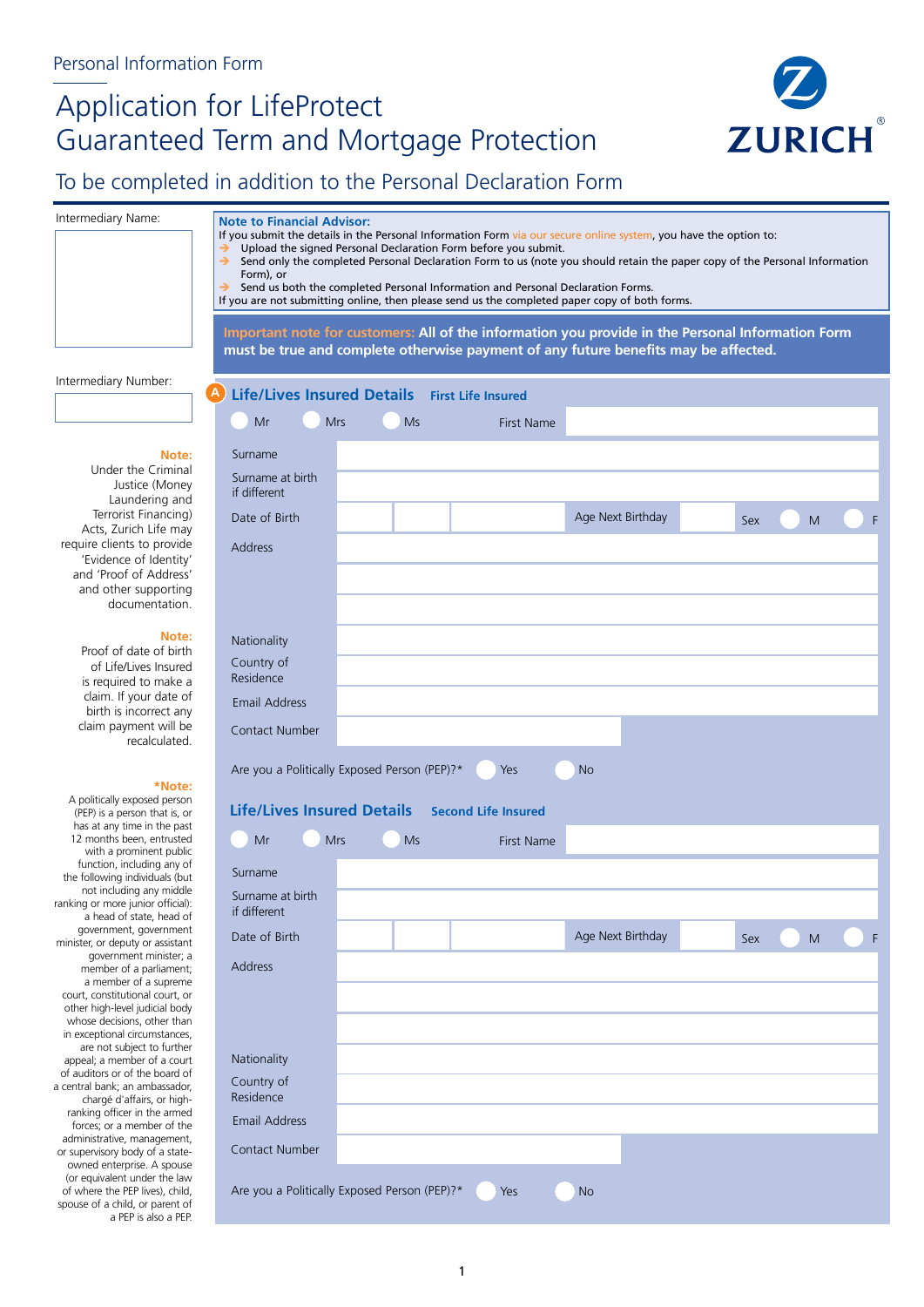# **B Policy Owner(s) Details - if different to Life/Lives Insured First Owner**

|        | .                                |                                              |            |                   |     |   |   |
|--------|----------------------------------|----------------------------------------------|------------|-------------------|-----|---|---|
|        | Mr<br>Mrs                        | <b>Ms</b>                                    | First Name |                   |     |   |   |
|        | Surname                          |                                              |            |                   |     |   |   |
|        | Surname at birth<br>if different |                                              |            |                   |     |   |   |
|        | Date of Birth                    |                                              |            | Age Next Birthday | Sex | M | F |
|        | Address                          |                                              |            |                   |     |   |   |
|        |                                  |                                              |            |                   |     |   |   |
|        |                                  |                                              |            |                   |     |   |   |
|        | Nationality                      |                                              |            |                   |     |   |   |
|        | Country of<br>Residence          |                                              |            |                   |     |   |   |
|        | Email Address                    |                                              |            |                   |     |   |   |
|        | Contact Number                   |                                              |            |                   |     |   |   |
| *Note: |                                  | Are you a Politically Exposed Person (PEP)?* | Yes        | <b>No</b>         |     |   |   |

A politically exposed person (PEP) is a person that is, or has at any time in the past 12 months been, entrusted with a prominent public function, including any of the following individuals (but not including any middle ranking or more junior official): a head of state, head of government, government minister, or deputy or assistant government minister; a member of a parliament; a member of a supreme court, constitutional court, or other high-level judicial body whose decisions, other than in exceptional circumstances, are not subject to further appeal; a member of a court of auditors or of the board of a central bank; an ambassador, chargé d'affairs, or high-ranking officer in the armed forces; or a member of the administrative, management, or supervisory body of a state-owned enterprise. A spouse (or equivalent under the law of where the PEP lives), child, spouse of a child, or parent of a PEP is also a PEP

# **Policy Owner(s) Details - if different to Life/Lives Insured Second Owner**

| Mr                                           | Mrs | Ms | First Name |           |                   |     |   |   |
|----------------------------------------------|-----|----|------------|-----------|-------------------|-----|---|---|
| Surname                                      |     |    |            |           |                   |     |   |   |
| Surname at birth<br>if different             |     |    |            |           |                   |     |   |   |
| Date of Birth                                |     |    |            |           | Age Next Birthday | Sex | M | F |
| <b>Address</b>                               |     |    |            |           |                   |     |   |   |
|                                              |     |    |            |           |                   |     |   |   |
|                                              |     |    |            |           |                   |     |   |   |
| Nationality                                  |     |    |            |           |                   |     |   |   |
| Country of<br>Residence                      |     |    |            |           |                   |     |   |   |
| <b>Email Address</b>                         |     |    |            |           |                   |     |   |   |
| Contact Number                               |     |    |            |           |                   |     |   |   |
| Are you a Politically Exposed Person (PEP)?* |     |    | Yes        | <b>No</b> |                   |     |   |   |

# **Economic Loss**

If the relationship between the Life (Lives) Insured and the Policy Owner(s) is not that of a married couple, please give reasons for insurance.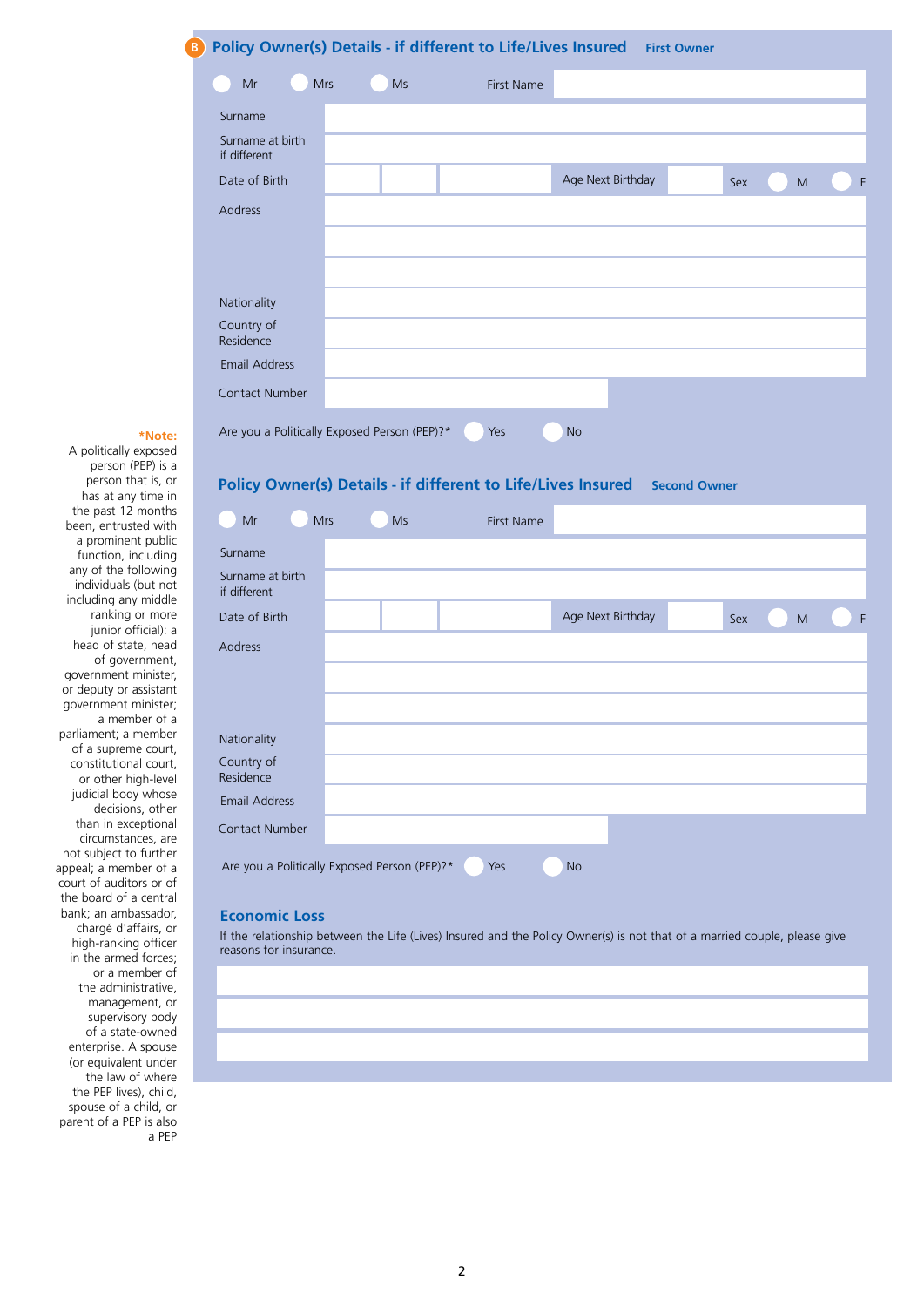

**Continued overleaf**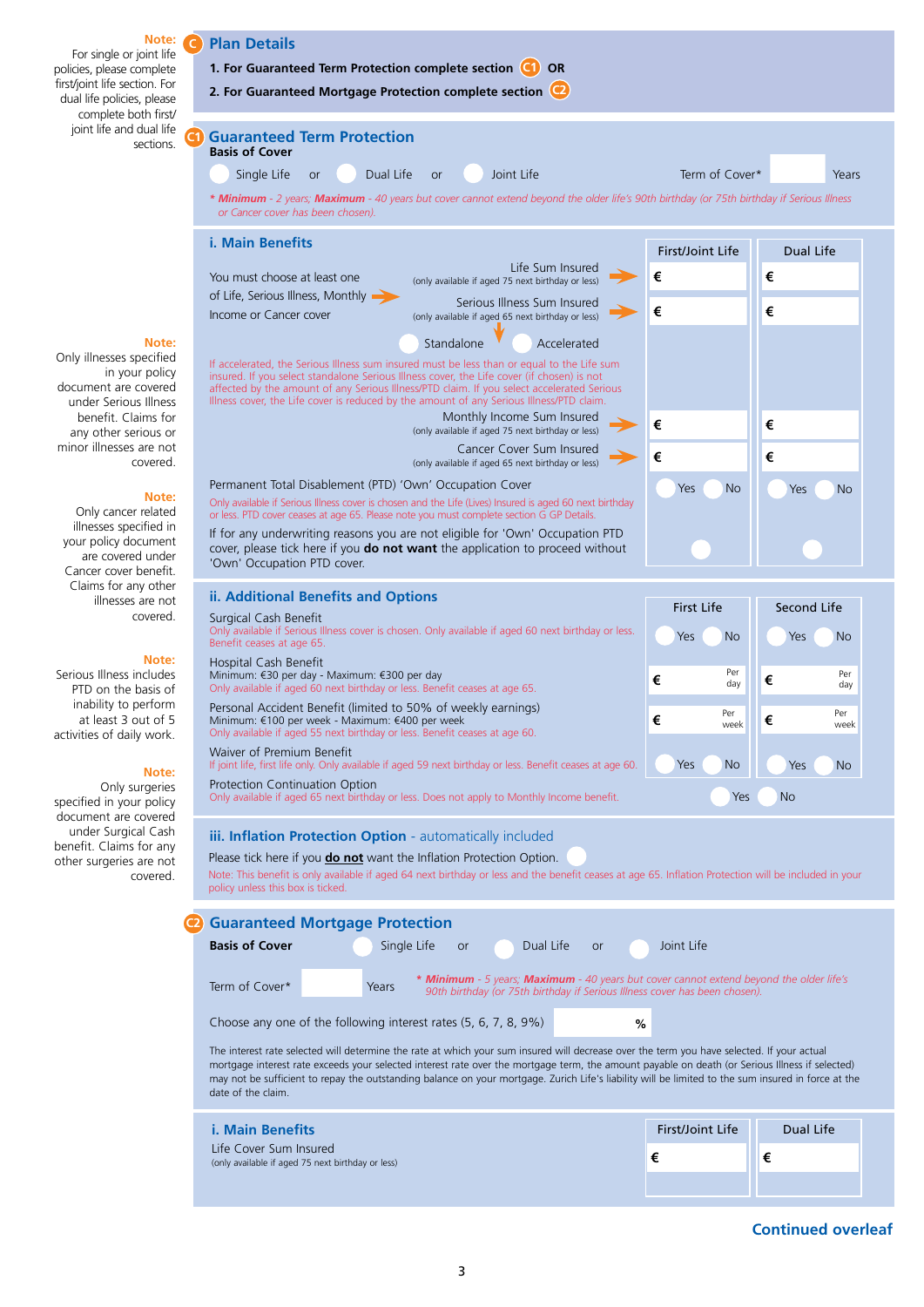|                                                   | <b>Plan Details</b>                                                                                                                                    |                                                                                                                                                                           | First/Joint Life                                    | Dual Life                                                      |
|---------------------------------------------------|--------------------------------------------------------------------------------------------------------------------------------------------------------|---------------------------------------------------------------------------------------------------------------------------------------------------------------------------|-----------------------------------------------------|----------------------------------------------------------------|
| Note:<br>Only illnesses specified                 | <b>Guaranteed Mortgage Protection</b>                                                                                                                  |                                                                                                                                                                           |                                                     |                                                                |
| in your policy                                    | i. Main Benefits (Continued)                                                                                                                           |                                                                                                                                                                           | 100%<br>75%                                         | 100%<br>75%                                                    |
| document are covered                              | Serious Illness Cover                                                                                                                                  | This is the % of the then in force Life cover sum insured                                                                                                                 |                                                     |                                                                |
| under Serious Illness<br>benefit. Claims for      | (only available if aged 65 next<br>birthday or less)                                                                                                   | payable on diagnosis of one of a specified number of serious<br>illnesses. On payment of a claim, the Life cover sum insured                                              | 50%<br>25%                                          | 50%<br>25%                                                     |
| any other serious or                              |                                                                                                                                                        | will be reduced by this %.                                                                                                                                                | 0%                                                  | 0%                                                             |
| minor illnesses are not<br>covered.               |                                                                                                                                                        | Permanent Total Disablement (PTD) 'Own' Occupation Cover                                                                                                                  | Yes<br><b>No</b>                                    | Yes<br><b>No</b>                                               |
|                                                   |                                                                                                                                                        | Only available if Serious Illness cover is chosen and the Life (Lives) Insured is aged 60 next birthday                                                                   |                                                     |                                                                |
| Note:                                             |                                                                                                                                                        | or less. PTD cover ceases at age 65. Please note you must complete section G GP Details.<br>If for any underwriting reasons you are not eligible for 'Own' Occupation PTD |                                                     |                                                                |
| Serious Illness includes<br>PTD on the basis of   | cover, please tick here if you <b>do not want</b> the application to proceed without                                                                   |                                                                                                                                                                           |                                                     |                                                                |
| inability to perform                              | 'Own' Occupation PTD cover.                                                                                                                            |                                                                                                                                                                           |                                                     |                                                                |
| at least 3 out of 5<br>activities of daily work.  | ii. Additional Benefits and Options<br>Hospital Cash Benefit                                                                                           |                                                                                                                                                                           |                                                     |                                                                |
|                                                   | Minimum: €30 per day - Maximum: €300 per day<br>Only available if aged 60 next birthday or less. Benefit ceases at age 65.                             |                                                                                                                                                                           | Per<br>€<br>day                                     | Per<br>€<br>day                                                |
|                                                   |                                                                                                                                                        |                                                                                                                                                                           |                                                     |                                                                |
|                                                   | Minimum: €100 per week - Maximum: €400 per week                                                                                                        | Personal Accident Benefit (limited to 50% of weekly earnings)                                                                                                             | Per<br>€                                            | Per<br>€                                                       |
|                                                   | Only available if aged 55 next birthday or less. Benefit ceases at age 60.                                                                             |                                                                                                                                                                           | week                                                | week                                                           |
|                                                   | Protection Continuation Option                                                                                                                         |                                                                                                                                                                           |                                                     |                                                                |
| Note:                                             | Only available if aged 65 next birthday or less.                                                                                                       |                                                                                                                                                                           | Yes                                                 | <b>No</b>                                                      |
| A Government                                      |                                                                                                                                                        |                                                                                                                                                                           |                                                     |                                                                |
| Insurance Levy                                    | <b>Contribution Details and Source of Funds</b>                                                                                                        |                                                                                                                                                                           |                                                     |                                                                |
| (currently 1% as at<br>August 2020 and            | (i) Contribution Details                                                                                                                               |                                                                                                                                                                           | Frequency of payment by:<br><b>DIRECT DEBIT</b>     |                                                                |
| may change in the                                 | (Exclusive of Government Insurance Levy)                                                                                                               |                                                                                                                                                                           | Monthly                                             | Quarterly                                                      |
| future) will apply to<br>your policy. Zurich Life | First Life Premium                                                                                                                                     | €                                                                                                                                                                         | Half-yearly                                         | Yearly                                                         |
| will collect this levy                            | Second Life Premium                                                                                                                                    | €                                                                                                                                                                         | <b>OR</b>                                           |                                                                |
| in addition to your<br>premium.                   |                                                                                                                                                        |                                                                                                                                                                           | <b>BANK DRAFT/CHEQUE</b>                            |                                                                |
|                                                   | <b>Total Premium</b>                                                                                                                                   | €                                                                                                                                                                         | (only if paid half-yearly or yearly)<br>Half-yearly | Yearly                                                         |
| Note:                                             | Note: If dual life, please enter premium for each life and total premium.<br>If joint or single life, please enter total premium only.                 |                                                                                                                                                                           |                                                     | Bank Drafts and Cheques should be made payable to Zurich Life. |
| Each person making<br>some or all of the          | (ii) Source of Funds                                                                                                                                   |                                                                                                                                                                           |                                                     |                                                                |
| payment of premium                                | (Complete if premium is above €1,000 per annum and not paid by personal cheque or Direct Debit drawn                                                   |                                                                                                                                                                           |                                                     |                                                                |
| must complete this                                | on Policy Owner(s) bank account)                                                                                                                       |                                                                                                                                                                           |                                                     |                                                                |
| section.                                          | Payment by:                                                                                                                                            |                                                                                                                                                                           |                                                     |                                                                |
| Note:                                             | Third Party Cheque / Direct Debit                                                                                                                      |                                                                                                                                                                           |                                                     |                                                                |
| Under the Criminal                                | Please provide Payor Name (if Third Party Cheque / Direct Debit).                                                                                      |                                                                                                                                                                           |                                                     |                                                                |
| Justice (Money                                    |                                                                                                                                                        |                                                                                                                                                                           |                                                     |                                                                |
| Laundering and<br>Terrorist Financing)            | Please state the exact nature of the relationship of Third Party Payor to Policy Owner(s).                                                             |                                                                                                                                                                           |                                                     |                                                                |
| Acts, Zurich Life is                              |                                                                                                                                                        |                                                                                                                                                                           |                                                     |                                                                |
| required to obtain<br>certain documentation       | Please confirm Country of Incorporation if Third Party is a Company.                                                                                   |                                                                                                                                                                           |                                                     |                                                                |
| and information about                             |                                                                                                                                                        |                                                                                                                                                                           |                                                     |                                                                |
| you, the method of<br>payment being used          | <b>or</b>                                                                                                                                              |                                                                                                                                                                           |                                                     |                                                                |
| and the origin of                                 | <b>Bank Draft</b>                                                                                                                                      |                                                                                                                                                                           |                                                     |                                                                |
| the funds used to<br>pay the premium.             | For Bank Drafts only please provide the details of the bank account from which the funds used to pay the premium were drawn.<br>Account Holder Name(s) |                                                                                                                                                                           |                                                     |                                                                |
| Further information                               |                                                                                                                                                        |                                                                                                                                                                           |                                                     |                                                                |
| may subsequently be<br>requested.                 | Name of Bank/Building Society                                                                                                                          |                                                                                                                                                                           |                                                     |                                                                |
|                                                   |                                                                                                                                                        |                                                                                                                                                                           |                                                     |                                                                |
|                                                   |                                                                                                                                                        |                                                                                                                                                                           |                                                     |                                                                |
| Note:                                             | <b>IBAN</b>                                                                                                                                            |                                                                                                                                                                           |                                                     |                                                                |
| <b>IBAN</b> (International<br><b>Bank Account</b> | <b>SWIFT BIC</b>                                                                                                                                       |                                                                                                                                                                           |                                                     |                                                                |
| Number) and BIC                                   | Country account is based in                                                                                                                            |                                                                                                                                                                           |                                                     |                                                                |
| (Bank Identification<br>Code) details are         |                                                                                                                                                        |                                                                                                                                                                           |                                                     |                                                                |
| included on bank                                  |                                                                                                                                                        | If Third Party Payor, please state the exact nature of the relationship to Policy Owner(s).                                                                               |                                                     |                                                                |
| statements.                                       |                                                                                                                                                        |                                                                                                                                                                           |                                                     |                                                                |
|                                                   | or                                                                                                                                                     |                                                                                                                                                                           |                                                     |                                                                |
|                                                   | Other - Please provide details.                                                                                                                        |                                                                                                                                                                           |                                                     |                                                                |

4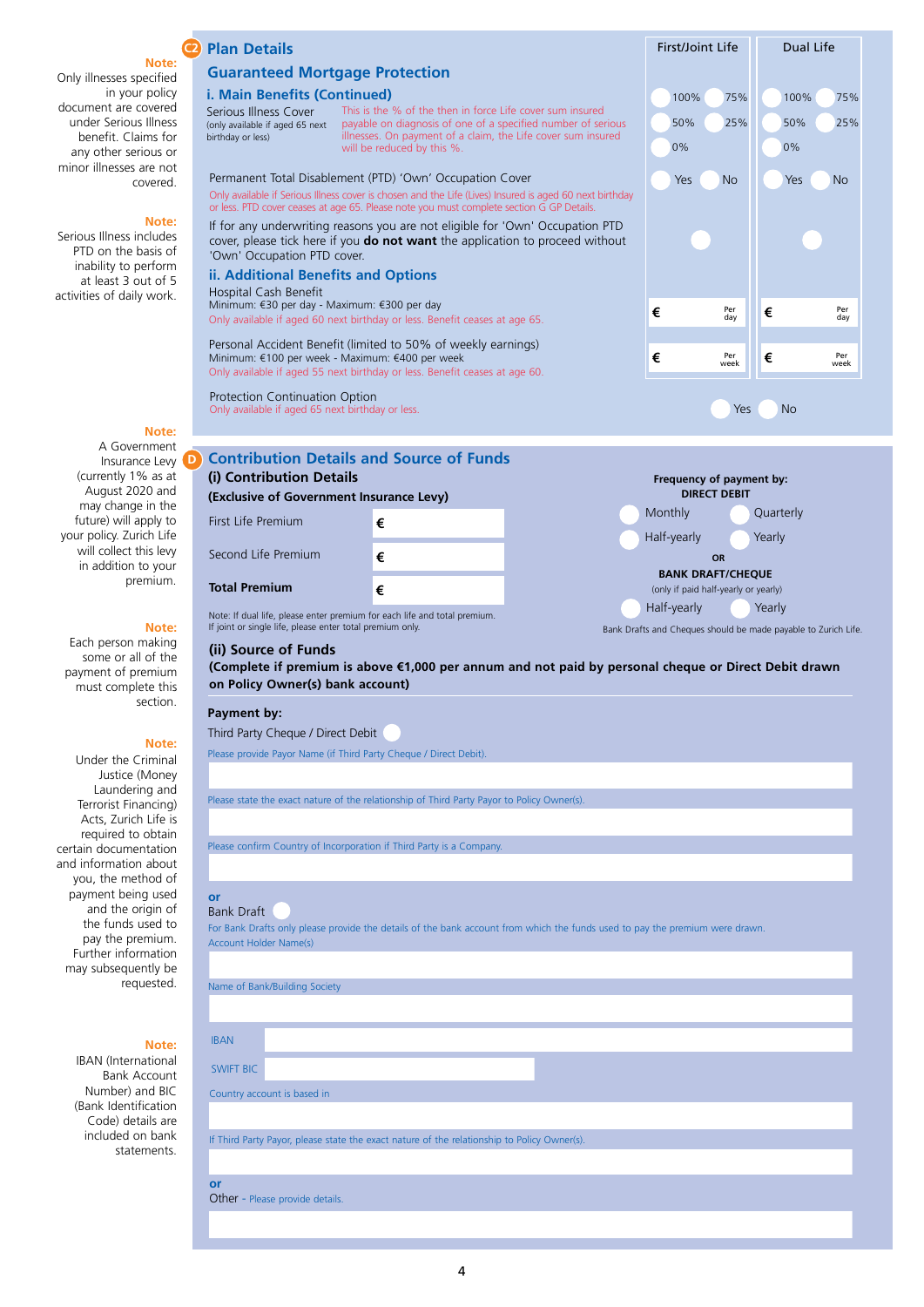# **E Health Statement and Other Information**

#### **Important note**

**When answering the questions in this section you must give full and accurate information in relation to all Material Facts.** 

**Material Facts:** I understand that I must disclose all Material Facts. A Material Fact is any fact that may influence the assessment and acceptance of an application for insurance or may increase the possibility that you will make a claim under this policy. If you are in any doubt about whether a fact is material, you should disclose full details.

However, it is important that you are aware that in accordance with the provisions of Part 4 of the Disability Act 2005 you should **NOT** disclose the result of any **Genetic (DNA or RNA) test**.

You must disclose if you are having treatment for, experiencing symptoms of, or having investigations (other than a genetic test) for a genetic condition as well as disclosing all other conditions. You must also give us full information about your family history (without disclosing the name of any relatives), including all genetic conditions as requested in Question 13 on page 8.

| <b>Personal Details</b>                                                                                                              | <b>First Life</b> | Second Life        | Details |
|--------------------------------------------------------------------------------------------------------------------------------------|-------------------|--------------------|---------|
| 1. (i) What is your height?                                                                                                          |                   |                    |         |
| (ii) What is your weight?<br>(Please specify stones, pounds or kilos.)                                                               |                   |                    |         |
| 2. (i) In the last 12 months, which of the<br>following best describes your smoking habits:                                          | <b>First Life</b> | <b>Second Life</b> |         |
| Lam a smoker<br>$\bullet$                                                                                                            |                   |                    |         |
| I am an occasional smoker or have<br>$\bullet$<br>smoked in the last 12 months                                                       |                   |                    |         |
| I have used nicotine replacement products<br>$\bullet$<br>including e-cigarettes in the last 12 months                               |                   |                    |         |
| I am a non-smoker<br>$\bullet$                                                                                                       |                   |                    |         |
| If you are a smoker, what amount of all<br>tobacco products do you consume:                                                          |                   |                    |         |
| Cigarettes per day                                                                                                                   |                   |                    |         |
| Cigars per day                                                                                                                       |                   |                    |         |
| Pipe tobacco grams per day                                                                                                           |                   |                    |         |
| (ii) Do you drink alcohol?                                                                                                           | Yes<br><b>No</b>  | No<br>Yes          |         |
| What is your average weekly<br>consumption in units?                                                                                 |                   |                    |         |
| (One pint = 2 units, a bottle of beer is $1\frac{1}{2}$ units, a standard glass of wine or a single measure of spirits is one unit.) |                   |                    |         |

### **Occupation/Activities/Travel**



# **Note:**

Nicotine replacement products may include e-cigarettes, nicotine products or gum.

# **Note:**

Please answer carefully, giving full details and, if necessary, use a separate sheet for additional information. Tipp-ex should not be used on the application form. If you need to alter an answer please put a line through the incorrect part of the answer and initial the alteration.

# **Note:**

If your occupation is "Company Director" please advise the nature of the business.

- 3. Please state your occupation.
	- 4. As part of your occupation, do you work at heights greater than 40 feet / 12 metres or underground or carry out any other potentially hazardous activity?
	- 5. Do you have any intention of flying other than as a passenger on a public airline?
	- 6. Have you travelled or resided outside the EU for more than 3 months in the last 5 years? (Travel to UK, USA, Canada, Australia or New Zealand need not be disclosed.)
	- 7. Do you have any intention or prospect of travelling or residing outside the EU other than on a holiday of less than 3 months duration? (Travel to UK, USA, Canada, Australia or New Zealand need not be disclosed.)
	- 8. Do you take part or intend to take part in any hazardous pastime such as motor racing, diving, aviation or mountaineering?
	- 9. Have you received a conviction for drink driving or driving under the influence of a controlled substance in the past 5 years?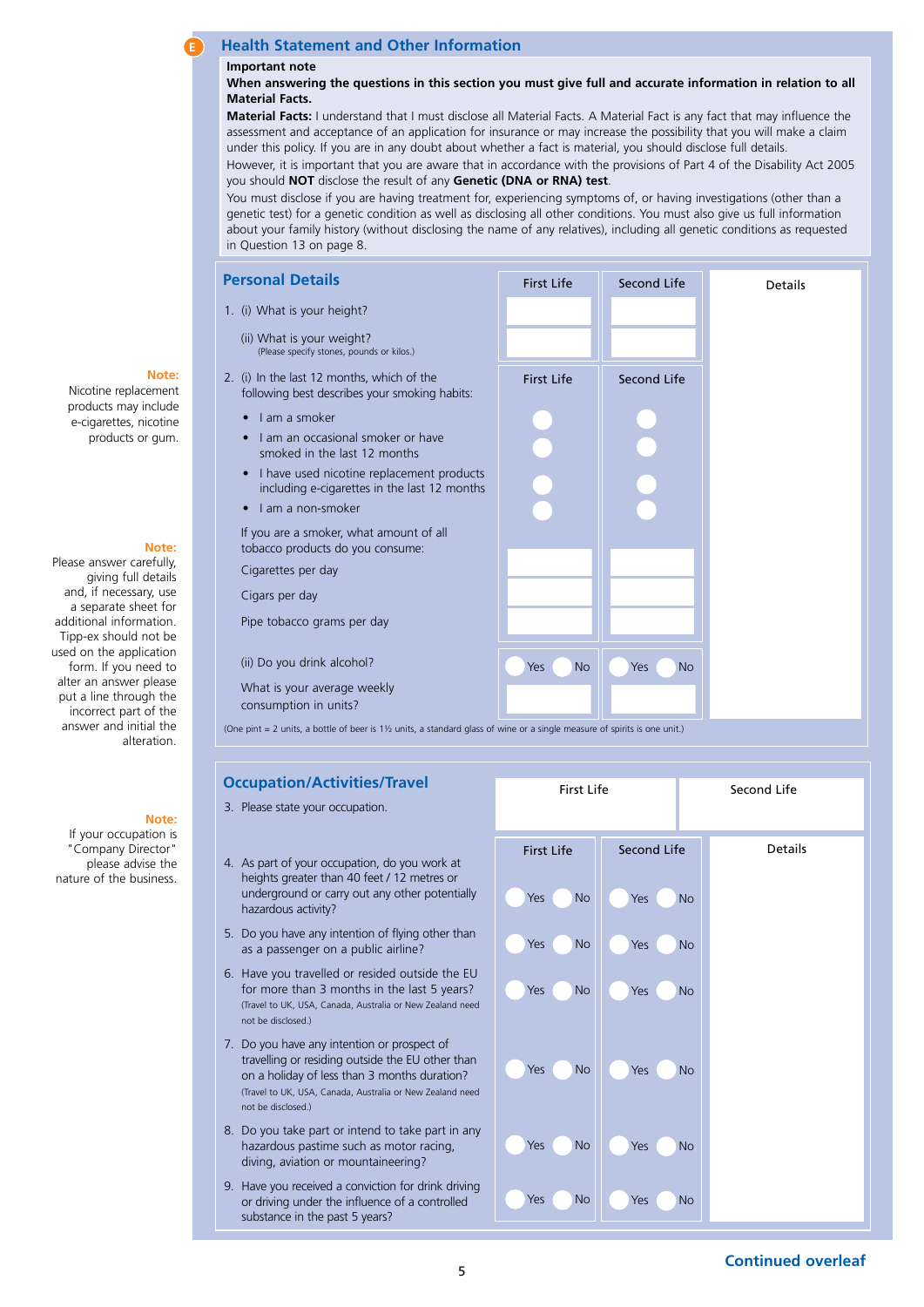# **E Health Statement and Other Information (continued)**

| <b>Health</b>                                                                                                                                                                                                                       | <b>First Life</b> | Second Life      | <b>Details</b> |
|-------------------------------------------------------------------------------------------------------------------------------------------------------------------------------------------------------------------------------------|-------------------|------------------|----------------|
| 10. Have you ever suffered from or received<br>treatment, advice or had investigations for<br>any of the following:                                                                                                                 |                   |                  |                |
| Cancer or tumour, leukaemia, Hodgkin's<br>(i)<br>disease or lymphoma?                                                                                                                                                               | <b>No</b><br>Yes  | Yes<br>No        |                |
| (ii) Heart attack, angina, cardiac failure,<br>cardiomyopathy, heart valve or structural<br>disorders or other heart disease?                                                                                                       | <b>No</b><br>Yes  | <b>No</b><br>Yes |                |
| (iii) Stroke, brain haemorrhage or brain<br>injury through any cause?                                                                                                                                                               | Yes<br>No         | No<br>Yes        |                |
| (iv) Disease of the arteries or veins, aortic<br>aneurysms, or poor circulation in the<br>legs?                                                                                                                                     | <b>No</b><br>Yes  | Yes<br>No        |                |
| (v) Disease or disorder of the blood,<br>including anaemia?                                                                                                                                                                         | <b>No</b><br>Yes  | Yes<br>No        |                |
| (vi) Multiple sclerosis, optic neuritis,<br>Parkinson's disease, Alzheimer's disease,<br>dementia or paralysis from any cause?                                                                                                      | <b>No</b><br>Yes  | No<br>Yes        |                |
| (vii) Epilepsy or any other disease of the<br>nervous system (brain, spinal cord or<br>nerves)?                                                                                                                                     | <b>No</b><br>Yes  | No<br>Yes        |                |
| (viii) Cirrhosis or any other illness affecting the<br>liver?                                                                                                                                                                       | <b>No</b><br>Yes  | No<br>Yes        |                |
| (ix) Kidney failure or kidney disease<br>including cystic kidney disease?                                                                                                                                                           | <b>No</b><br>Yes  | Yes<br>No        |                |
| (x) Diabetes, thyroid disorders or any<br>hormone abnormalities?                                                                                                                                                                    | <b>No</b><br>Yes  | No<br>Yes        |                |
| (xi) Any mental illness including anxiety,<br>depression, stress or eating disorder, or<br>have you attempted to harm yourself?                                                                                                     | <b>No</b><br>Yes  | Yes<br>No        |                |
| 11. In the last 5 years have you suffered from or<br>received treatment, advice or had<br>investigations for any of the following:                                                                                                  |                   |                  |                |
| Lump, growth, cyst, mole or freckle that<br>(i)<br>has bled, changed shape, colour or size<br>or become painful?                                                                                                                    | <b>No</b><br>Yes  | Yes<br>No        |                |
| (ii) High blood pressure, raised cholesterol,<br>chest pain or irregular heart beat?                                                                                                                                                | <b>No</b><br>Yes  | No<br>Yes        |                |
| (iii) Any form of numbness or tingling,<br>temporary loss of muscle power or<br>tremor, severe headaches, dizziness,<br>seizure, fit, fainting or blackout or any<br>other symptom that may be due to a<br>nervous system disorder? | <b>No</b><br>Yes  | Yes<br>No        |                |
| (iv) Ulcers or any disorder of the<br>oesophagus, intestine, pancreas, bowel<br>or urinary system?                                                                                                                                  | No<br>Yes         | No<br>Yes        |                |
| (v) Asthma, bronchitis, emphysema,<br>shortness of breath or any other<br>respiratory disorder?<br>(Colds, influenza, hay fever and simple respiratory<br>tract infections can be omitted.)                                         | <b>No</b><br>Yes  | Yes<br>No        |                |
| (vi) Disorders affecting the eye (and not<br>wholly corrected by spectacles or<br>contact lenses), ear, nose or throat?                                                                                                             | No<br>Yes         | No<br>Yes        |                |
| (vii) Arthritis or joint disorders, back, neck<br>or muscular disorder or chronic fatigue<br>syndrome?                                                                                                                              | <b>No</b><br>Yes  | Yes<br>No        |                |
| (viii) If male - prostate or any other urinary<br>disorders?<br>If female - abnormal cervical smear                                                                                                                                 |                   |                  |                |
| or any other gynaecological or urinary<br>disorder?                                                                                                                                                                                 | <b>No</b><br>Yes  | Yes<br>No        |                |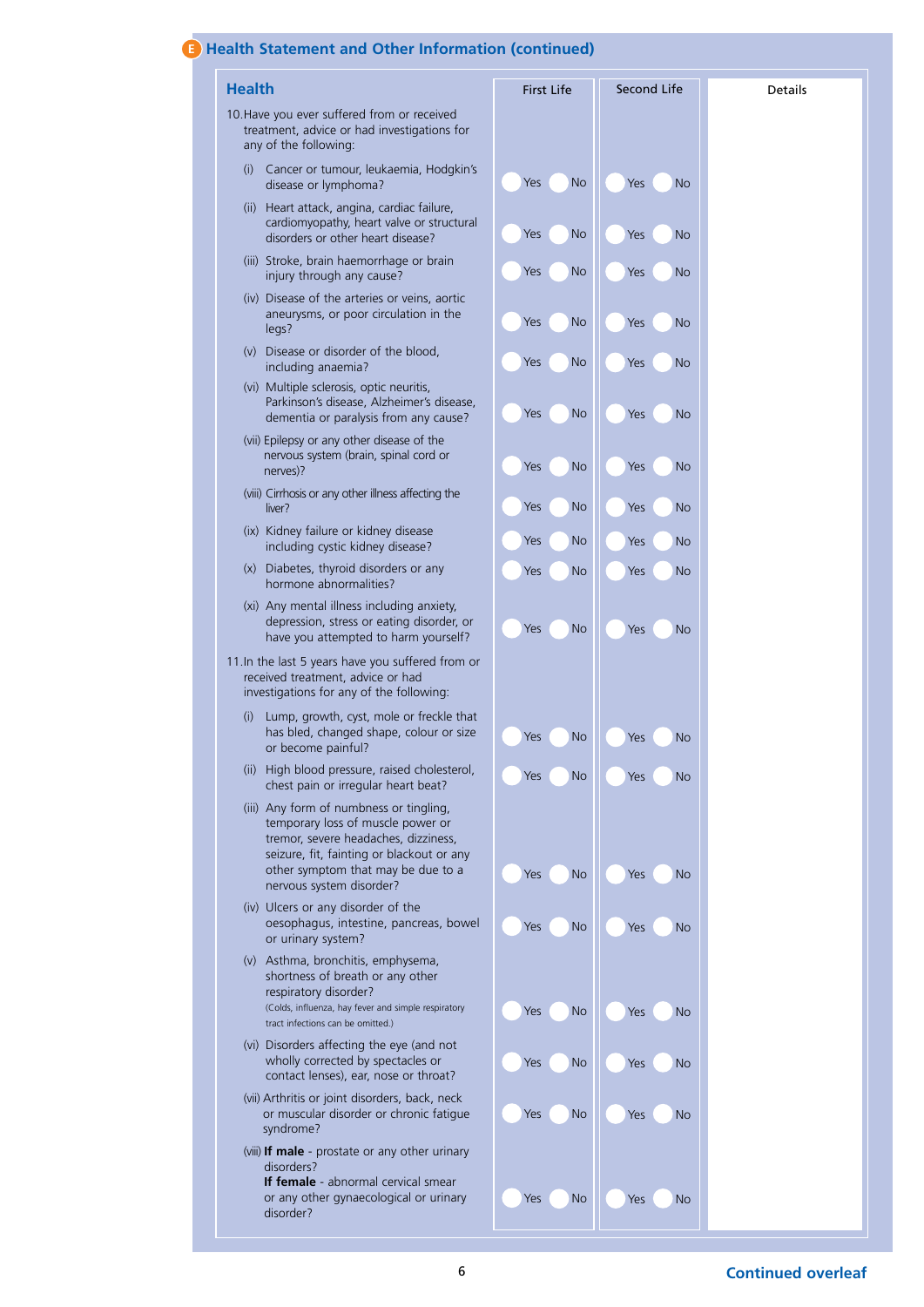#### Please answer carefully, giving full details and, if necessary, use a separate sheet for additional information. Tipp-ex should not be used on the application form. If you need to alter an answer please put a line through the incorrect part of the answer and initial the alteration.

# **Note: E Health Statement and Other Information (continued)**

| <b>Health (continued)</b>                                                                                                                                                                                                                                                                   | <b>First Life</b>       | Second Life      | Details |
|---------------------------------------------------------------------------------------------------------------------------------------------------------------------------------------------------------------------------------------------------------------------------------------------|-------------------------|------------------|---------|
| 11. (ix) Other than for the conditions you have<br>already disclosed, are you taking any<br>prescribed drugs, medicines, tablets or any<br>other treatment at present?<br>(Please give the name of the condition for which you are<br>taking this treatment and not the medication itself.) | Yes<br><b>No</b>        | Yes<br><b>No</b> |         |
| (x) Other than the conditions disclosed above<br>have you sought medical advice, treatment<br>or had investigations for any other<br>condition in the past 5 years?<br>(Colds, influenza and hay fever can be omitted.)                                                                     | <b>No</b><br><b>Yes</b> | Yes<br><b>No</b> |         |
| (xi) Are you awaiting the results of any tests/<br>investigations or referral to any hospital,<br>clinic or doctor or do you have any<br>medical condition, pain, discomfort or<br>other symptoms for which you have not<br>yet sought medical advice?                                      | <b>No</b><br>Yes        | Yes<br><b>No</b> |         |
| 12. (i) Have you ever been treated for alcohol<br>misuse, or advised/counselled to reduce<br>your consumption of alcohol?                                                                                                                                                                   | <b>No</b><br>Yes        | Yes<br><b>No</b> |         |
| (ii) Have you taken cocaine, cannabis or any<br>drugs other than for medicinal purposes<br>within the last 10 years?                                                                                                                                                                        | <b>No</b><br>Yes        | Yes<br><b>No</b> |         |
| (iii) Have you ever tested positive for HIV/AIDS<br>or are you awaiting the results of such a<br>test?                                                                                                                                                                                      | <b>No</b><br>Yes        | <b>No</b><br>Yes |         |
| (iv) Have you ever tested positive for Hepatitis<br>B or C or are you awaiting the results of<br>such a test?                                                                                                                                                                               | <b>No</b><br>Yes        | Yes<br><b>No</b> |         |

# **Continued overleaf**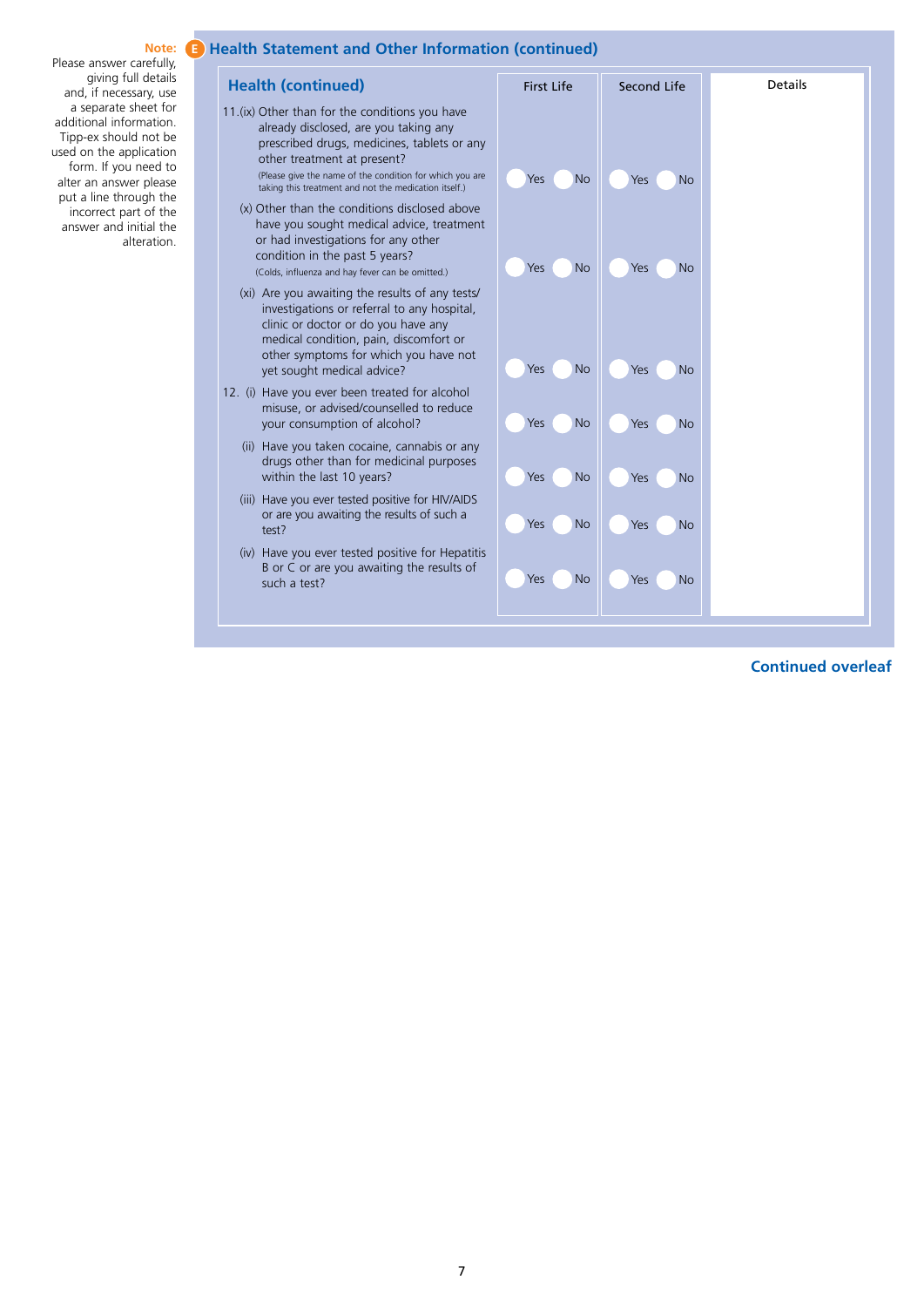#### **Note:**

#### Please answer carefully, giving full details and, if necessary, use a separate sheet for additional information. Tipp-ex should not be used on the application form. If you need to alter an answer please put a line through the incorrect part of the answer and initial the alteration.

# **E Health Statement and Other Information (continued)**

| <b>Family History</b>                                                                                                                                                                                         | First Life        | Second Life      | <b>Details</b> |
|---------------------------------------------------------------------------------------------------------------------------------------------------------------------------------------------------------------|-------------------|------------------|----------------|
| 13. Have any of your parents, brothers or sisters<br>ever had one or more of the following medical<br>conditions at the ages specified: (Please specify age<br>at diagnosis of the relevant medical history.) |                   |                  |                |
| Family member(s) age 60 OR less                                                                                                                                                                               |                   |                  |                |
| Breast or ovarian cancer?<br>(i)                                                                                                                                                                              | Yes<br><b>No</b>  | Yes<br><b>No</b> |                |
| Multiple Sclerosis, Motor Neurone disease<br>(ii)<br>or Parkinson's disease?                                                                                                                                  | <b>No</b><br>Yes  | Yes<br><b>No</b> |                |
| (iii) Bowel or colon cancer?                                                                                                                                                                                  | Yes<br><b>No</b>  | <b>No</b><br>Yes |                |
| (iv) Stroke or heart disease (for example<br>heart attack or angina)?                                                                                                                                         | <b>No</b><br>Yes  | <b>No</b><br>Yes |                |
| Cardiomyopathy?<br>(v)                                                                                                                                                                                        | Yes<br>No         | Yes<br><b>No</b> |                |
| (vi) Muscular dystrophy of any kind?                                                                                                                                                                          | Yes<br>No         | Yes<br><b>No</b> |                |
| (vii) Polycystic kidney disease?                                                                                                                                                                              | <b>No</b><br>Yes  | Yes<br><b>No</b> |                |
| (viii) Huntington's disease or Alzheimer's disease?                                                                                                                                                           | <b>No</b><br>Yes  | Yes<br><b>No</b> |                |
| (ix) Any type of cancer that has occurred<br>in the same site in two or more family<br>members? Note: there is no need to repeat<br>disclosure given in question 13 (i) and (iii) above.                      | Yes<br><b>No</b>  | No<br>Yes        |                |
| Any disorder which you know or suspect<br>(x)<br>to be hereditary or for which you have<br>received follow up or screening?                                                                                   | <b>No</b><br>Yes  | <b>No</b><br>Yes |                |
| <b>Existing Cover</b>                                                                                                                                                                                         | <b>First Life</b> | Second Life      | <b>Details</b> |
| 14. Does the Serious Illness sum insured on this<br>application and any other Serious Illness<br>cover you have with any other company<br>exceed €500,000?                                                    | Yes<br>No         | <b>No</b><br>Yes |                |

#### **Note to Financial Advisor:**

Please consult the online Occupational Benefits Guidelines (in the Underwriting section of the Document Library on ZurichBroker.ie) to check if your client's occupation is acceptable for 'Own' Occupation PTD cover.

# **Please complete this section if 'Own' Occupation Permanent Total Disablement Cover is required**

Do any of the following activities form an essential part of your work? (a) Manual or physical activity?

Percentage of time

If YES:

Please give nature of this activity.

(b) Use of machinery or tools? If YES: Percentage of time

Please give nature of this activity.

- (c) Annual business mileage greater than 25,000 miles (40,000 km)?
- (d) Working at heights? If YES: Average height worked

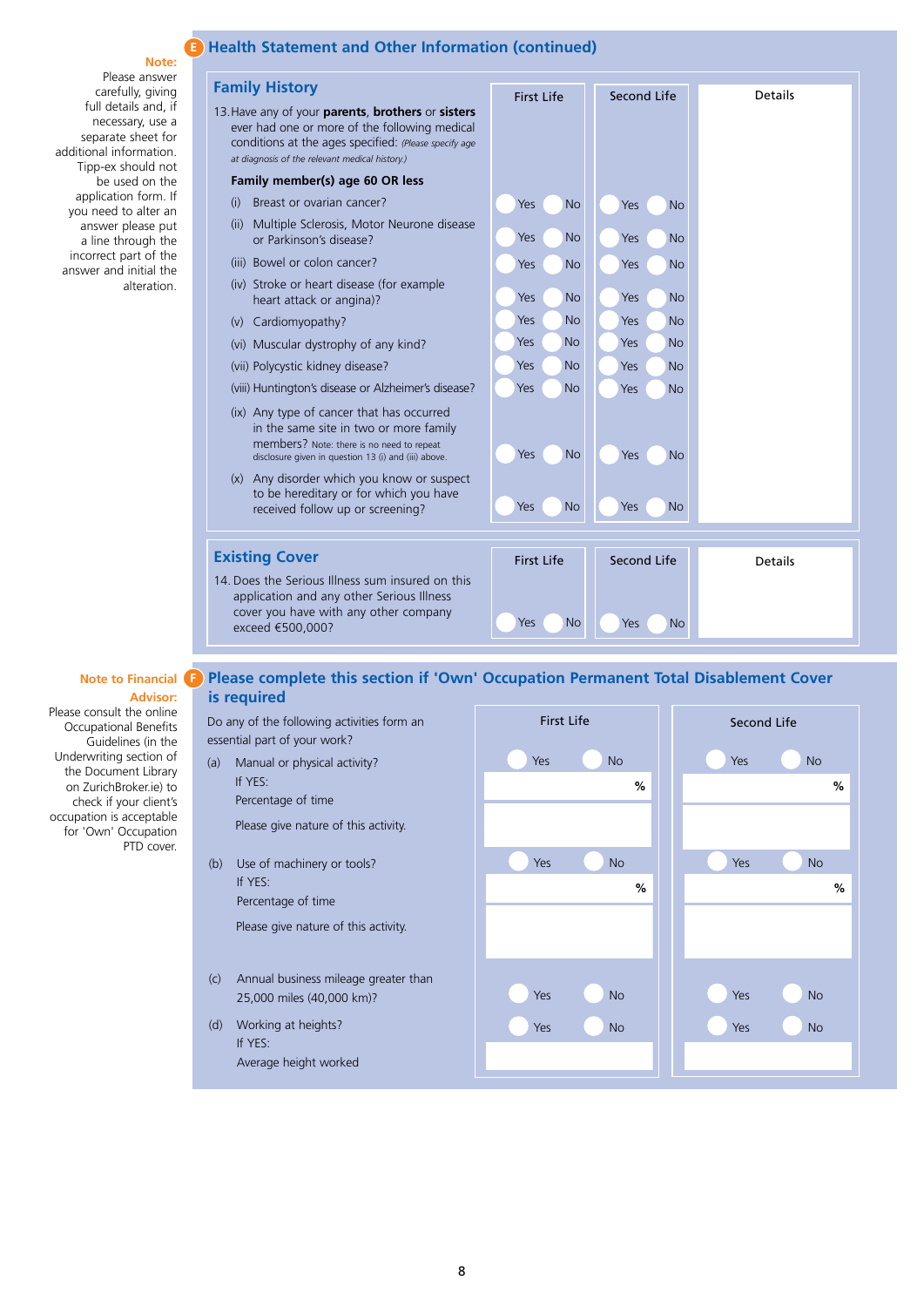| <b>GP Details</b><br>G                                                                                           |                                                                                           |
|------------------------------------------------------------------------------------------------------------------|-------------------------------------------------------------------------------------------|
| Please give the name, address of and the number of years that you have attended your usual doctor.               |                                                                                           |
|                                                                                                                  | <b>First Life Insured</b>                                                                 |
| Doctor's Name                                                                                                    |                                                                                           |
| <b>Address</b>                                                                                                   |                                                                                           |
|                                                                                                                  |                                                                                           |
|                                                                                                                  |                                                                                           |
| For how many<br>years?                                                                                           | If you have been with this Doctor for more<br>than 5 years, when did you last visit them? |
|                                                                                                                  | <b>Second Life Insured</b>                                                                |
| Doctor's Name                                                                                                    |                                                                                           |
| <b>Address</b>                                                                                                   |                                                                                           |
|                                                                                                                  |                                                                                           |
|                                                                                                                  |                                                                                           |
| For how many<br>years?                                                                                           | If you have been with this Doctor for more<br>than 5 years, when did you last visit them? |
| If you have changed your doctor in the last year, please also give the name and address of your previous doctor. |                                                                                           |
|                                                                                                                  | <b>First Life Insured</b>                                                                 |
| Doctor's Name                                                                                                    |                                                                                           |
| <b>Address</b>                                                                                                   |                                                                                           |
|                                                                                                                  |                                                                                           |
|                                                                                                                  |                                                                                           |
|                                                                                                                  | <b>Second Life Insured</b>                                                                |
| Doctor's Name                                                                                                    |                                                                                           |
| <b>Address</b>                                                                                                   |                                                                                           |
|                                                                                                                  |                                                                                           |
|                                                                                                                  |                                                                                           |
|                                                                                                                  |                                                                                           |

**Note: Having completed this Personal Information Form, please ensure that you sign the Personal Declaration Form.**